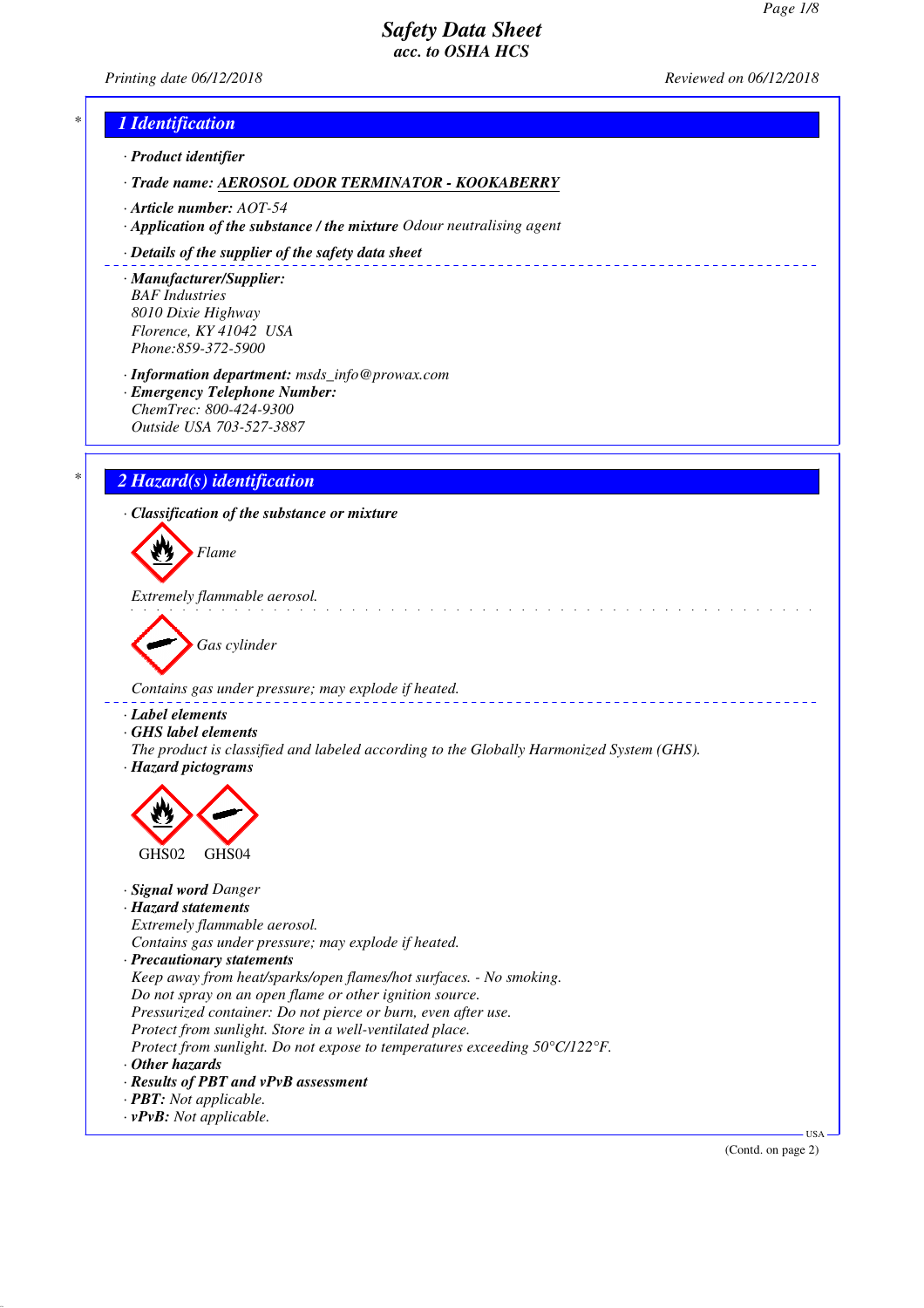*Printing date 06/12/2018 Reviewed on 06/12/2018*

### *Trade name: AEROSOL ODOR TERMINATOR - KOOKABERRY*

(Contd. of page 1)

## *\* 3 Composition/information on ingredients*

#### *· Chemical characterization: Mixtures*

*· Description: Mixture of the substances listed below with nonhazardous additions.*

#### *· Dangerous components:*

| $64-17-5$ ethanol |                 | 50-100%    |
|-------------------|-----------------|------------|
| 106-97-8 butane   |                 | $10 - 25%$ |
|                   | 74-98-6 propane | $10 - 25%$ |

### *\* 4 First-aid measures*

#### *· Description of first aid measures*

*· After inhalation: Supply fresh air; consult doctor in case of complaints.*

- *· After skin contact: Generally the product does not irritate the skin.*
- *· After eye contact: Rinse opened eye for several minutes under running water.*
- *· After swallowing: If symptoms persist consult doctor.*
- *· Information for doctor:*
- *· Most important symptoms and effects, both acute and delayed No further relevant information available.*
- *· Indication of any immediate medical attention and special treatment needed*
- *No further relevant information available.*

#### *\* 5 Fire-fighting measures*

#### *· Extinguishing media*

- *· Suitable extinguishing agents:*
- *CO2, extinguishing powder or water spray. Fight larger fires with water spray or alcohol resistant foam. · Special hazards arising from the substance or mixture No further relevant information available.*
- *· Advice for firefighters*
- *· Protective equipment: No special measures required.*

#### *\* 6 Accidental release measures*

- *· Personal precautions, protective equipment and emergency procedures Wear protective equipment. Keep unprotected persons away.*
- *· Environmental precautions: Do not allow to enter sewers/ surface or ground water.*
- *· Methods and material for containment and cleaning up: Ensure adequate ventilation.*
- *· Reference to other sections*
- *See Section 7 for information on safe handling.*
- *See Section 8 for information on personal protection equipment.*
- *See Section 13 for disposal information.*

## *\* 7 Handling and storage*

- *· Handling:*
- *· Precautions for safe handling No special precautions are necessary if used correctly.*

*· Information about protection against explosions and fires:*

- *Do not spray on a naked flame or any incandescent material.*
- *Keep ignition sources away Do not smoke.*

*Pressurized container: protect from sunlight and do not expose to temperatures exceeding 50°C, i.e. electric lights. Do not pierce or burn, even after use.*

(Contd. on page 3)

USA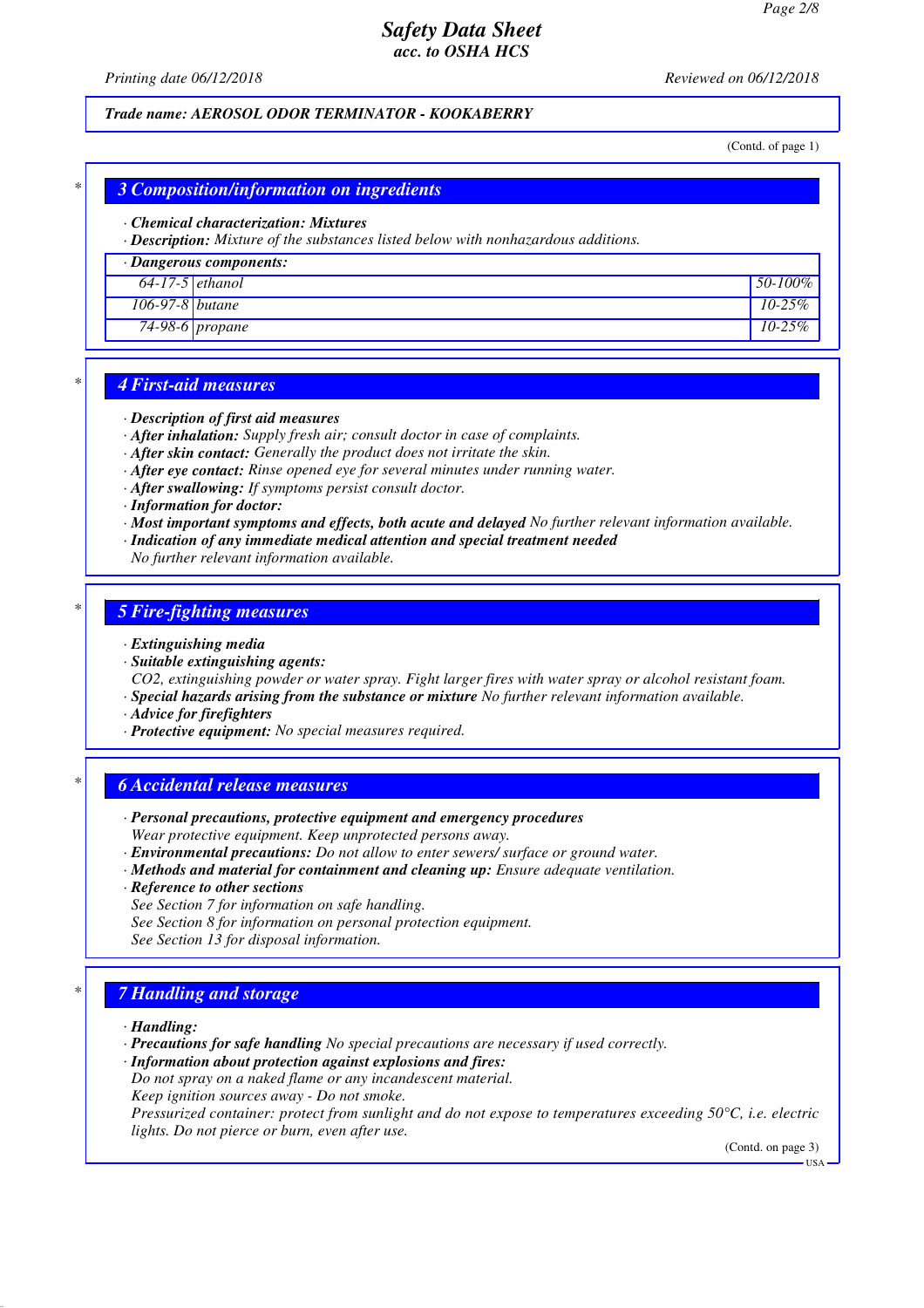*Printing date 06/12/2018 Reviewed on 06/12/2018*

*Trade name: AEROSOL ODOR TERMINATOR - KOOKABERRY*

(Contd. of page 2)

- *· Conditions for safe storage, including any incompatibilities*
- *· Storage:*
- *· Requirements to be met by storerooms and receptacles: Observe official regulations on storing packagings with pressurized containers.*
- *· Information about storage in one common storage facility: Not required.*
- *· Further information about storage conditions: Keep receptacle tightly sealed.*
- *· Specific end use(s) No further relevant information available.*

*\* 8 Exposure controls/personal protection*

- *· Additional information about design of technical systems: No further data; see item 7.*
- *· Control parameters*

*· Components with limit values that require monitoring at the workplace:*

### *64-17-5 ethanol*

*PEL Long-term value: 1900 mg/m³, 1000 ppm*

*REL Long-term value: 1900 mg/m³, 1000 ppm*

*TLV Short-term value: 1880 mg/m³, 1000 ppm*

## *106-97-8 butane*

*REL Long-term value: 1900 mg/m³, 800 ppm*

*TLV Short-term value: 2370 mg/m³, 1000 ppm*

## *(EX) 74-98-6 propane*

*PEL Long-term value: 1800 mg/m³, 1000 ppm*

*REL Long-term value: 1800 mg/m³, 1000 ppm*

*TLV refer to Appendix F inTLVs&BEIs book; D, EX*

*· Additional information: The lists that were valid during the creation were used as basis.*

- *· Exposure controls*
- *· Personal protective equipment:*
- *· General protective and hygienic measures: Wash hands before breaks and at the end of work.*
- *· Breathing equipment: Use suitable respiratory protective device in case of insufficient ventilation.*
- *· Protection of hands:*

*The glove material has to be impermeable and resistant to the product/ the substance/ the preparation. Due to missing tests no recommendation to the glove material can be given for the product/ the preparation/ the chemical mixture.*

*Selection of the glove material on consideration of the penetration times, rates of diffusion and the degradation*

*· Material of gloves*

*The selection of the suitable gloves does not only depend on the material, but also on further marks of quality and varies from manufacturer to manufacturer. As the product is a preparation of several substances, the resistance of the glove material can not be calculated in advance and has therefore to be checked prior to the application.*

*· Penetration time of glove material*

*The exact break through time has to be found out by the manufacturer of the protective gloves and has to be observed.*

*· Eye protection: Not required.*

(Contd. on page 4)

USA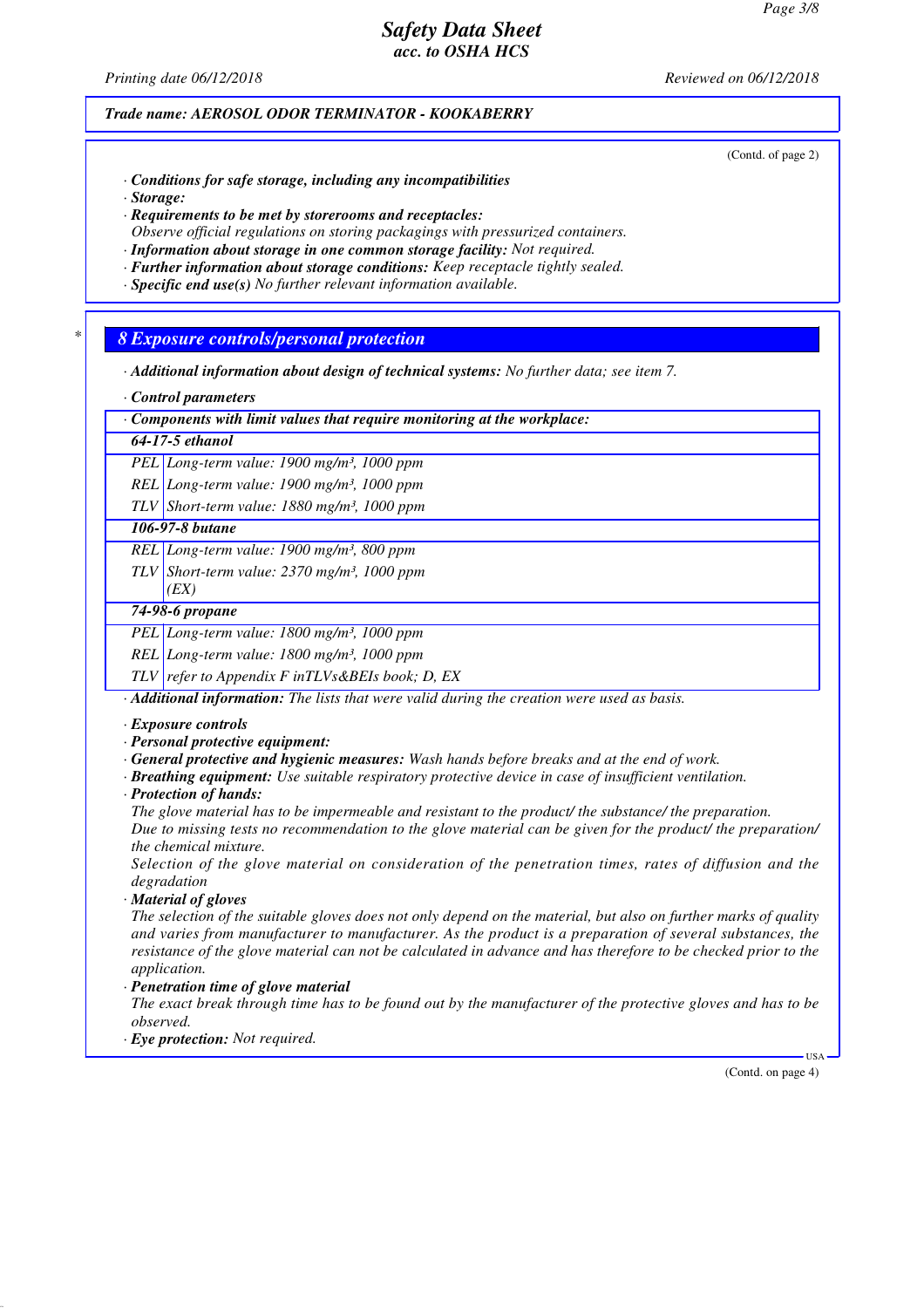*Printing date 06/12/2018 Reviewed on 06/12/2018*

## *Trade name: AEROSOL ODOR TERMINATOR - KOOKABERRY*

(Contd. of page 3)

| <b>9 Physical and chemical properties</b><br>· Information on basic physical and chemical properties<br><b>General Information</b><br>$\cdot$ Appearance: |                                                                                               |  |  |  |
|-----------------------------------------------------------------------------------------------------------------------------------------------------------|-----------------------------------------------------------------------------------------------|--|--|--|
|                                                                                                                                                           |                                                                                               |  |  |  |
| Color:                                                                                                                                                    | According to product specification                                                            |  |  |  |
| $\cdot$ Odor:                                                                                                                                             | Fruit-like                                                                                    |  |  |  |
| · Odor threshold:                                                                                                                                         | Not determined.                                                                               |  |  |  |
| $\cdot$ pH-value:                                                                                                                                         | Not applicable                                                                                |  |  |  |
| Change in condition<br><b>Melting point/Melting range:</b><br><b>Boiling point/Boiling range:</b>                                                         | Undetermined.<br>-44 °C (-47.2 °F)                                                            |  |  |  |
| · Flash point:                                                                                                                                            | $-97 °C (-142.6 °F)$                                                                          |  |  |  |
| · Flammability (solid, gaseous):                                                                                                                          | Not applicable.                                                                               |  |  |  |
| · Ignition temperature:                                                                                                                                   | 365 °C (689 °F)                                                                               |  |  |  |
| $\cdot$ Decomposition temperature:                                                                                                                        | Not determined.                                                                               |  |  |  |
| · Auto igniting:                                                                                                                                          | Product is not selfigniting.                                                                  |  |  |  |
| · Danger of explosion:                                                                                                                                    | Product is not explosive. However, formation of explosive air/vapor<br>mixtures are possible. |  |  |  |
| · Explosion limits:                                                                                                                                       |                                                                                               |  |  |  |
| Lower:                                                                                                                                                    | 1.5 Vol $\%$                                                                                  |  |  |  |
| <b>Upper:</b>                                                                                                                                             | 15 Vol %                                                                                      |  |  |  |
| $\cdot$ Vapor pressure at 20 °C (68 °F):                                                                                                                  | 8,300 hPa (6,225.5 mm Hg)                                                                     |  |  |  |
| $\cdot$ Density at 20 $\degree$ C (68 $\degree$ F):                                                                                                       | $0.7$ g/cm <sup>3</sup> (5.8415 lbs/gal)                                                      |  |  |  |
| · Relative density                                                                                                                                        | Not determined.                                                                               |  |  |  |
| · Vapor density                                                                                                                                           | Not determined.                                                                               |  |  |  |
| $\cdot$ Evaporation rate                                                                                                                                  | Not applicable.                                                                               |  |  |  |
| · Solubility in / Miscibility with<br>Water:                                                                                                              | Not miscible or difficult to mix.                                                             |  |  |  |
| · Partition coefficient (n-octanol/water): Not determined.                                                                                                |                                                                                               |  |  |  |
| · Viscosity:                                                                                                                                              |                                                                                               |  |  |  |
| Dynamic:                                                                                                                                                  | Not determined                                                                                |  |  |  |
| Kinematic:                                                                                                                                                | Not determined.                                                                               |  |  |  |
| · Solvent content:                                                                                                                                        |                                                                                               |  |  |  |
| <b>Organic solvents:</b>                                                                                                                                  | 93.0%                                                                                         |  |  |  |
| <b>VOC</b> content:                                                                                                                                       | 93.00%                                                                                        |  |  |  |
| Solids content:                                                                                                                                           | $0.0 \%$                                                                                      |  |  |  |
| $·$ Other information                                                                                                                                     | No further relevant information available.                                                    |  |  |  |

# *\* 10 Stability and reactivity*

*· Reactivity No further relevant information available.*

*· Chemical stability*

- *· Thermal decomposition / conditions to be avoided: No decomposition if used according to specifications.*
- *· Possibility of hazardous reactions No dangerous reactions known.*
- *· Conditions to avoid No further relevant information available.*

*· Incompatible materials: No further relevant information available.*

(Contd. on page 5)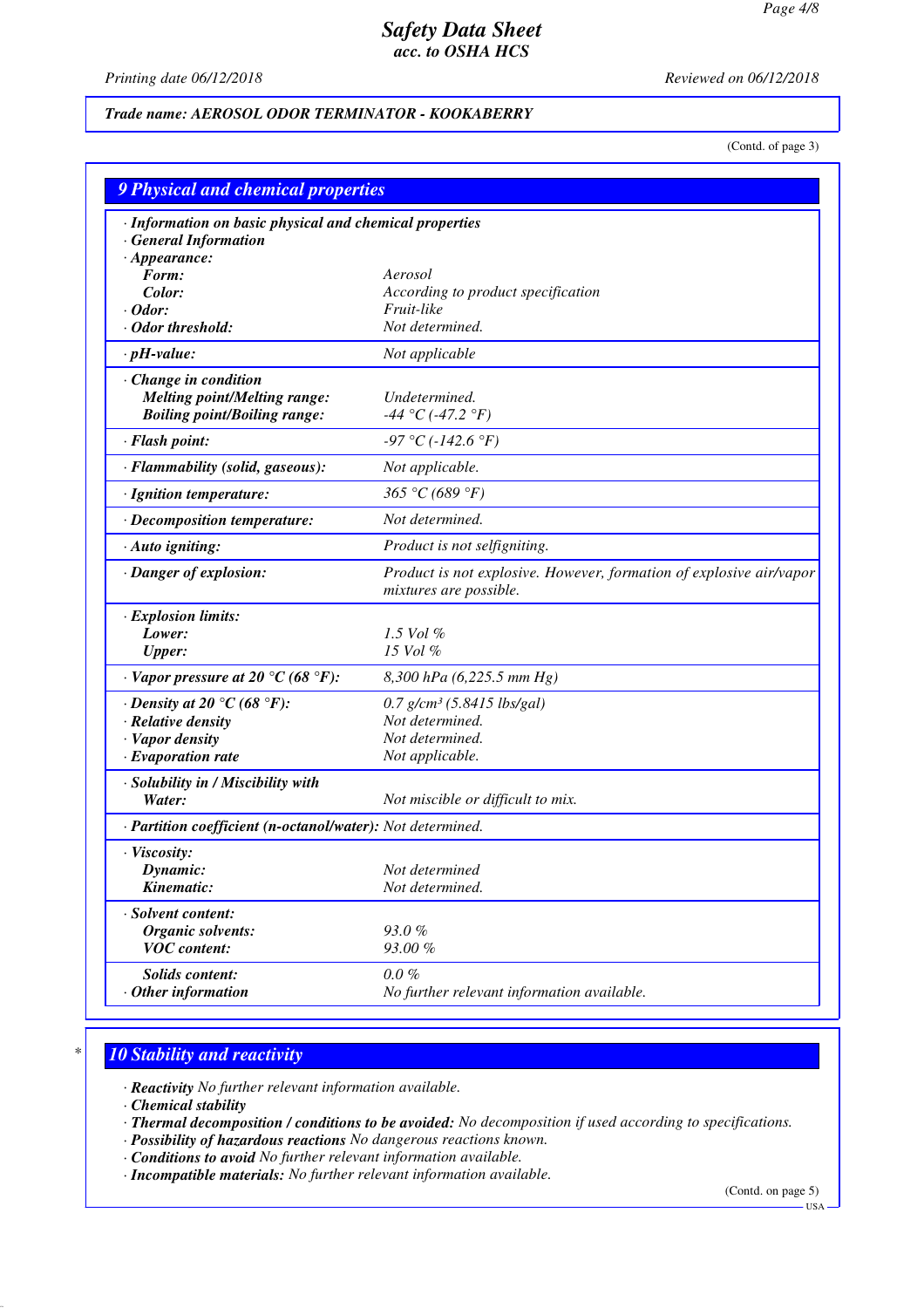*Printing date 06/12/2018 Reviewed on 06/12/2018*

### *Trade name: AEROSOL ODOR TERMINATOR - KOOKABERRY*

*· Hazardous decomposition products: No dangerous decomposition products known.*

(Contd. of page 4)

## *\* 11 Toxicological information*

*· Information on toxicological effects*

### *· Acute toxicity:*

*· Primary irritant effect:*

- *· on the skin: No irritant effect.*
- *· on the eye: No irritating effect.*
- *· Sensitization: No sensitizing effects known.*
- *· Additional toxicological information:*

#### *· Carcinogenic categories*

*· IARC (International Agency for Research on Cancer)*

*64-17-5 ethanol 1* 

*· NTP (National Toxicology Program)*

*None of the ingredients is listed.*

#### *· OSHA-Ca (Occupational Safety & Health Administration)*

*None of the ingredients is listed.*

## *\* 12 Ecological information*

#### *· Toxicity*

- *· Aquatic toxicity: No further relevant information available.*
- *· Persistence and degradability No further relevant information available.*
- *· Behavior in environmental systems:*
- *· Bioaccumulative potential No further relevant information available.*
- *· Mobility in soil No further relevant information available.*
- *· Additional ecological information:*

#### *· General notes:*

*Water hazard class 1 (Self-assessment): slightly hazardous for water*

*Do not allow undiluted product or large quantities of it to reach ground water, water course or sewage system.*

- *· Results of PBT and vPvB assessment*
- *· PBT: Not applicable.*
- *· vPvB: Not applicable.*
- *· Other adverse effects No further relevant information available.*

## *13 Disposal considerations*

- *· Waste treatment methods*
- *· Recommendation:*

*Must not be disposed of together with household garbage. Do not allow product to reach sewage system.*

- *· Uncleaned packagings:*
- *· Recommendation: Disposal must be made according to official regulations.*

| · UN-Number                     |                     |  |
|---------------------------------|---------------------|--|
| · DOT, ADR, IMDG, IATA          | <i>UN1950</i>       |  |
| $\cdot$ UN proper shipping name |                     |  |
| $\cdot$ DOT                     | Aerosols, flammable |  |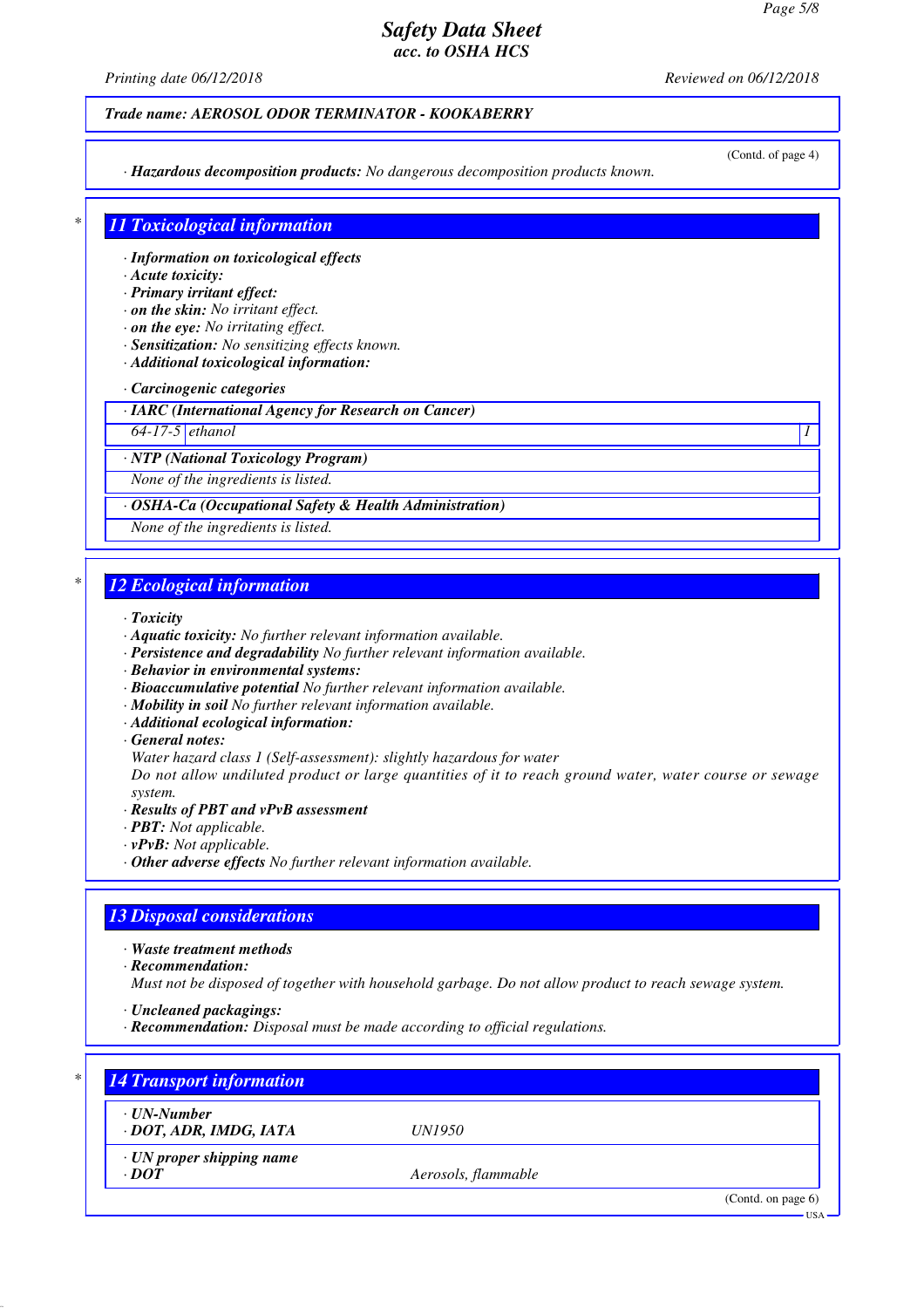USA

# *Safety Data Sheet acc. to OSHA HCS*

*Printing date 06/12/2018 Reviewed on 06/12/2018*

*Trade name: AEROSOL ODOR TERMINATOR - KOOKABERRY*

|                                                                                     | (Contd. of page 5)                                                                                                                                                                                                                                                                                                        |
|-------------------------------------------------------------------------------------|---------------------------------------------------------------------------------------------------------------------------------------------------------------------------------------------------------------------------------------------------------------------------------------------------------------------------|
| $\cdot$ ADR                                                                         | 1950 Aerosols                                                                                                                                                                                                                                                                                                             |
| $\cdot$ IMDG                                                                        | <b>AEROSOLS</b>                                                                                                                                                                                                                                                                                                           |
| $\cdot$ IATA                                                                        | AEROSOLS, flammable                                                                                                                                                                                                                                                                                                       |
| · Transport hazard class(es)                                                        |                                                                                                                                                                                                                                                                                                                           |
| $\cdot$ <i>DOT</i>                                                                  |                                                                                                                                                                                                                                                                                                                           |
|                                                                                     |                                                                                                                                                                                                                                                                                                                           |
| $\cdot$ Class                                                                       | 2.1                                                                                                                                                                                                                                                                                                                       |
| $\cdot$ Label                                                                       | 2.1                                                                                                                                                                                                                                                                                                                       |
| $\cdot$ <i>ADR</i>                                                                  |                                                                                                                                                                                                                                                                                                                           |
|                                                                                     |                                                                                                                                                                                                                                                                                                                           |
| $\cdot$ Class                                                                       | 2 5F Gases                                                                                                                                                                                                                                                                                                                |
| $\cdot$ Label                                                                       | 2.1                                                                                                                                                                                                                                                                                                                       |
| · IMDG, IATA                                                                        |                                                                                                                                                                                                                                                                                                                           |
| $\cdot$ Class                                                                       | 2.1                                                                                                                                                                                                                                                                                                                       |
| · Label                                                                             | 2.1                                                                                                                                                                                                                                                                                                                       |
| · Packing group<br>· DOT, ADR, IMDG, IATA                                           | Void                                                                                                                                                                                                                                                                                                                      |
| · Environmental hazards:                                                            |                                                                                                                                                                                                                                                                                                                           |
| · Marine pollutant:                                                                 | N <sub>o</sub>                                                                                                                                                                                                                                                                                                            |
| · Special precautions for user                                                      | <b>Warning: Gases</b>                                                                                                                                                                                                                                                                                                     |
| · Danger code (Kemler):                                                             |                                                                                                                                                                                                                                                                                                                           |
| · EMS Number:<br>· Stowage Code                                                     | $F-D, S-U$<br>SW1 Protected from sources of heat.                                                                                                                                                                                                                                                                         |
| · Segregation Code                                                                  | SW22 For AEROSOLS with a maximum capacity of 1 litre:<br>Category A. For AEROSOLS with a capacity above 1 litre:<br>Category B. For WASTE AEROSOLS: Category C, Clear of<br>living quarters.<br>SG69 For AEROSOLS with a maximum capacity of 1 litre:<br>Segregation as for class 9. Stow "separated from" class 1 except |
|                                                                                     | for division 1.4. For AEROSOLS with a capacity above 1 litre:<br>Segregation as for the appropriate subdivision of class 2. For<br>WASTE AEROSOLS: Segregation as for the appropriate<br>subdivision of class 2.                                                                                                          |
| · Transport in bulk according to Annex II of<br><b>MARPOL73/78 and the IBC Code</b> | Not applicable.                                                                                                                                                                                                                                                                                                           |
| · Transport/Additional information:                                                 |                                                                                                                                                                                                                                                                                                                           |
| $\cdot$ DOT                                                                         |                                                                                                                                                                                                                                                                                                                           |
| · Quantity limitations                                                              | On passenger aircraft/rail: 75 kg                                                                                                                                                                                                                                                                                         |
|                                                                                     | On cargo aircraft only: 150 kg                                                                                                                                                                                                                                                                                            |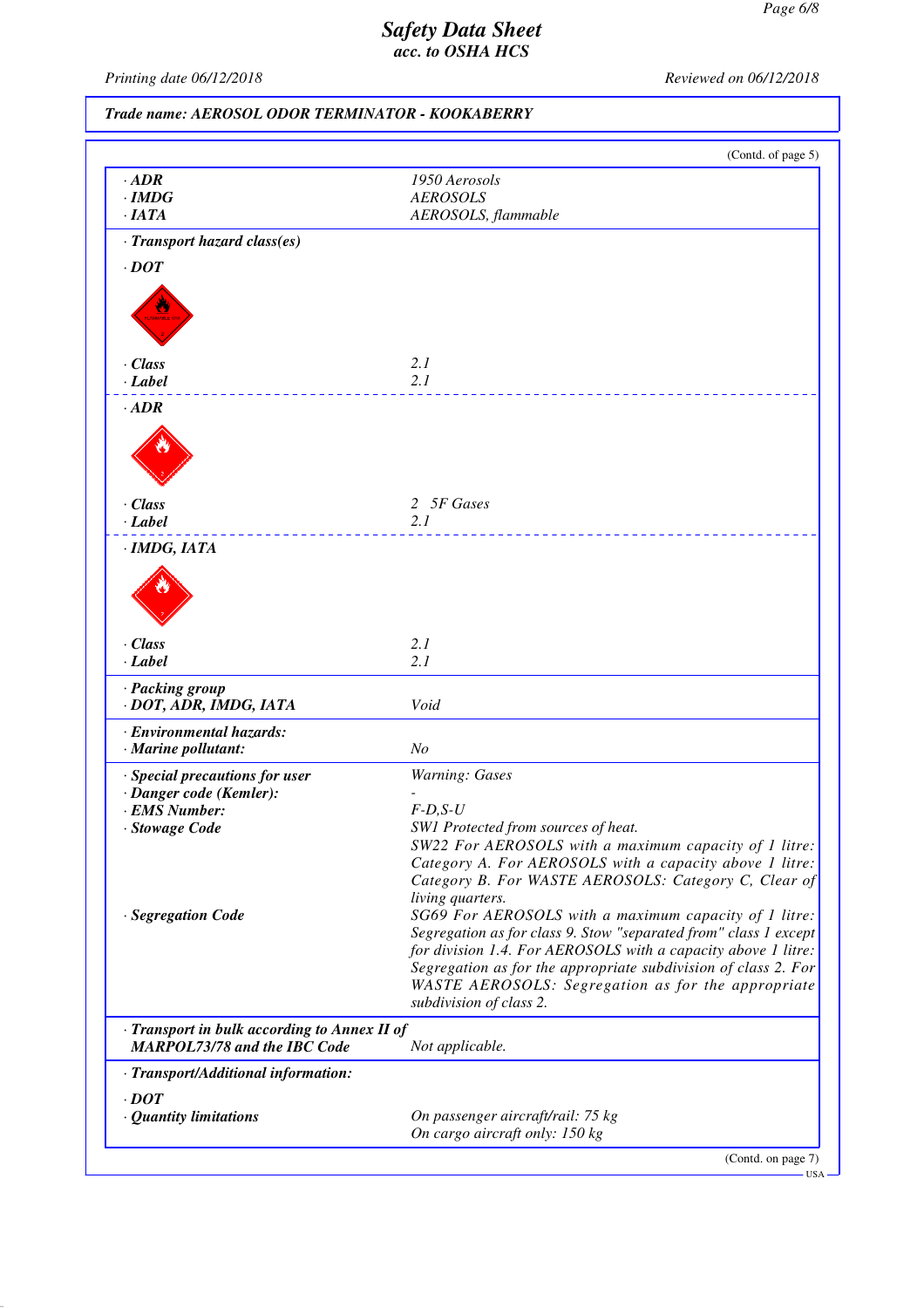*Printing date 06/12/2018 Reviewed on 06/12/2018*

## *Trade name: AEROSOL ODOR TERMINATOR - KOOKABERRY*

|                                  | (Contd. of page $6$ )              |
|----------------------------------|------------------------------------|
| $\cdot$ ADR                      | Code: E0                           |
| $\cdot$ Excepted quantities (EQ) | Not permitted as Excepted Quantity |
| $\cdot$ IMDG                     | 1L                                 |
| Limited quantities $(LQ)$        | Code: E0                           |
| $\cdot$ Excepted quantities (EQ) | Not permitted as Excepted Quantity |
| · UN "Model Regulation":         | UN 1950 AEROSOLS, 2.1              |

## *\* 15 Regulatory information*

*· Safety, health and environmental regulations/legislation specific for the substance or mixture*

*· Sara*

*· Section 355 (extremely hazardous substances):*

*None of the ingredients is listed.*

*· Section 313 (Specific toxic chemical listings):*

*None of the ingredients is listed.*

*· TSCA (Toxic Substances Control Act) All ingredients are listed*

*· Proposition 65*

*· Chemicals known to cause cancer:*

*None of the ingredients is listed.*

*· Chemicals known to cause reproductive toxicity for females:*

*None of the ingredients is listed.*

*· Chemicals known to cause reproductive toxicity for males:*

*None of the ingredients is listed.*

*· Chemicals known to cause developmental toxicity:*

*None of the ingredients is listed.*

*· Carcinogenic categories*

*· EPA (Environmental Protection Agency)*

*None of the ingredients is listed.*

*· TLV (Threshold Limit Value established by ACGIH)*

*64-17-5 ethanol A3*

*· NIOSH-Ca (National Institute for Occupational Safety and Health)*

*None of the ingredients is listed.*

*· GHS label elements*

*The product is classified and labeled according to the Globally Harmonized System (GHS). · Hazard pictograms*



*· Signal word Danger*

*· Hazard statements*

*Extremely flammable aerosol.*

*Contains gas under pressure; may explode if heated.*

*· Precautionary statements*

*Keep away from heat/sparks/open flames/hot surfaces. - No smoking.*

(Contd. on page 8)